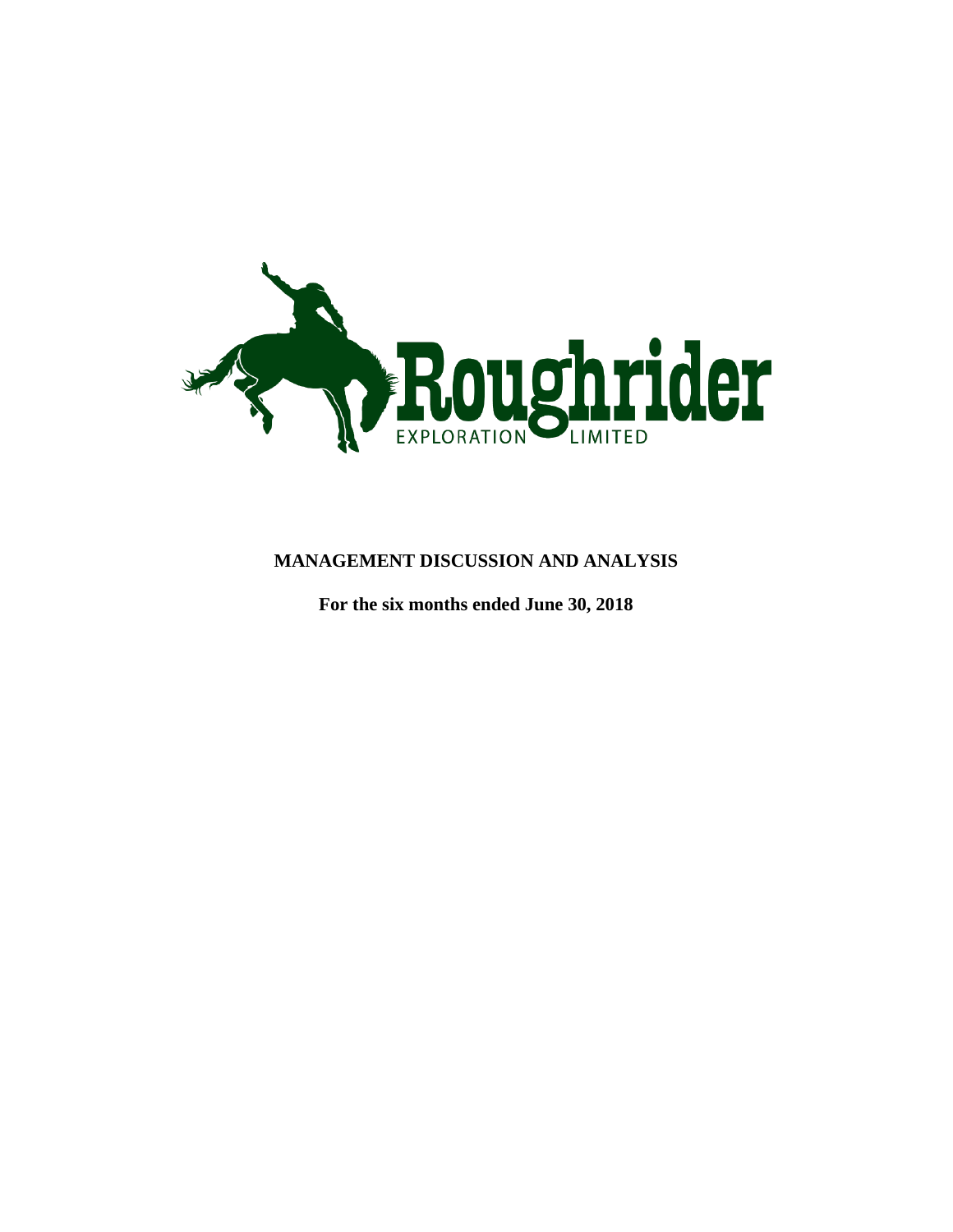## **INTRODUCTION**

Prepared on August 29, 2018 for the six months ended June 30, 2018 ("Q1 2018"), this Management Discussion and Analysis ("MD&A") supplements, but does not form part of the condensed interim financial statements of Roughrider Exploration Limited ("Roughrider" or the "Company"). This MD&A should be read in conjunction with the accompanying condensed interim financial statements for the six months ended June 30, 2018 and the audited financial statements for the years ended December 31, 2017 and 2016 and the related notes which have been prepared in accordance with International Financial Reporting Standards ("IFRS").

Additional information, including financial statements and more detail on specific items discussed in this MD&A can be found on the Company's page at [www.sedar.com.](http://www.sedar.com/)

Monetary amounts in the following discussion are in Canadian dollars.

This MD&A contains Forward Looking Information. Please read the Cautionary Statements on page 3 carefully.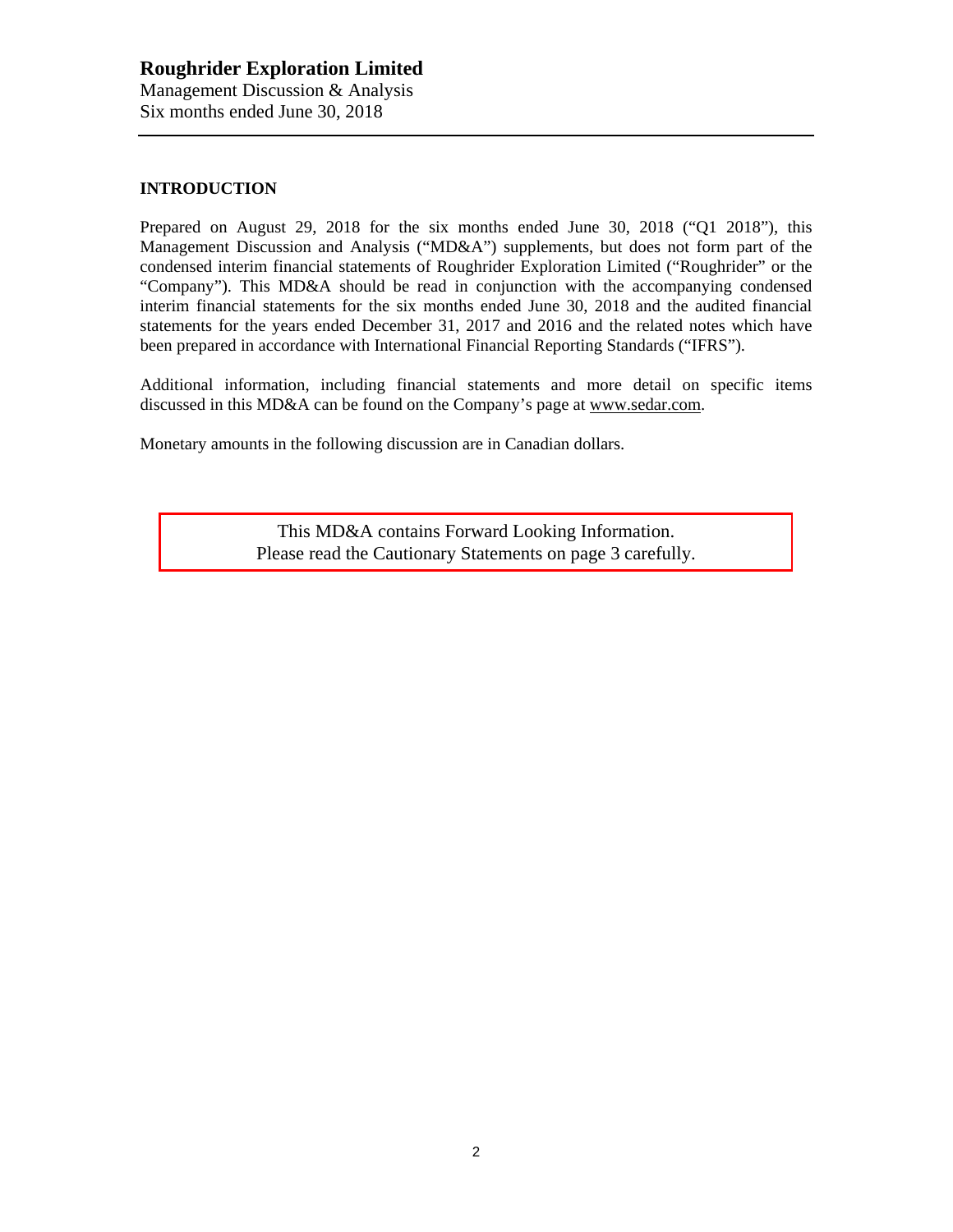#### **FORWARD-LOOKING INFORMATION**

This MD&A contains certain forward-looking information and forward-looking statements as defined in applicable securities laws. All statements other than historical fact are forward looking statements.

The statements reflect the current beliefs of the Company and are based on currently available information. Accordingly, these statements are subject to known and unknown risks, uncertainties and other factors which could cause the actual results, performance or achievements of the Company to be materially different from any future results, performance or achievements expressed in or implied by the forward-looking statements. This forward-looking information, principally under the heading "Outlook," but also elsewhere in this document, includes estimates, forecasts, plans and statements as to the Company's current expectations concerning, among other things, continuance as a going concern, collection of receivables, requirements for additional capital, the availability of financing, and the potential held by projects in the Company's portfolio.

Forward-looking statements are based on a number of assumptions, including, but not limited to, assumptions regarding general business and economic conditions, interest rates, the global and local supply and demand for labour and other project inputs, changes in commodity prices in general, changes to legislation, conditions in financial markets (in particular, the continuing availability of financing), our ability to attract and retain skilled staff, and our ongoing relations with governments, our employees and business partners. The foregoing list of assumptions is not exhaustive. Events or circumstances could cause actual results to vary materially from expectations.

Factors that may cause actual results to vary include, but are not limited to: actual experience in collecting receivables, changes in interest and currency exchange rates, acts or omissions of governments, including those who consider themselves self-governing, delays in the receipt of government approvals or permits to begin work, inaccurate geological and engineering assumptions, unanticipated future operational difficulties (including cost escalation, unavailability of materials and equipment, industrial disturbances or other job action, epidemic, pandemic or other disease outbreaks, and unanticipated events related to health, safety and environmental matters), political risk (including the risk that the rights to mine a project may be rescinded by the government or otherwise lost), actual exploration results, social unrest, failure of counterparties to perform their contractual obligations, changes in general economic conditions or conditions in the financial markets and other risk factors as detailed from time to time in the Company's reports and public filings with the Canadian securities administrators, filed on SEDAR. The Company does not assume the obligation to revise or update forward-looking information after the date of this document nor to make revisions to reflect the occurrence of future unanticipated events, except as may be required under applicable securities laws.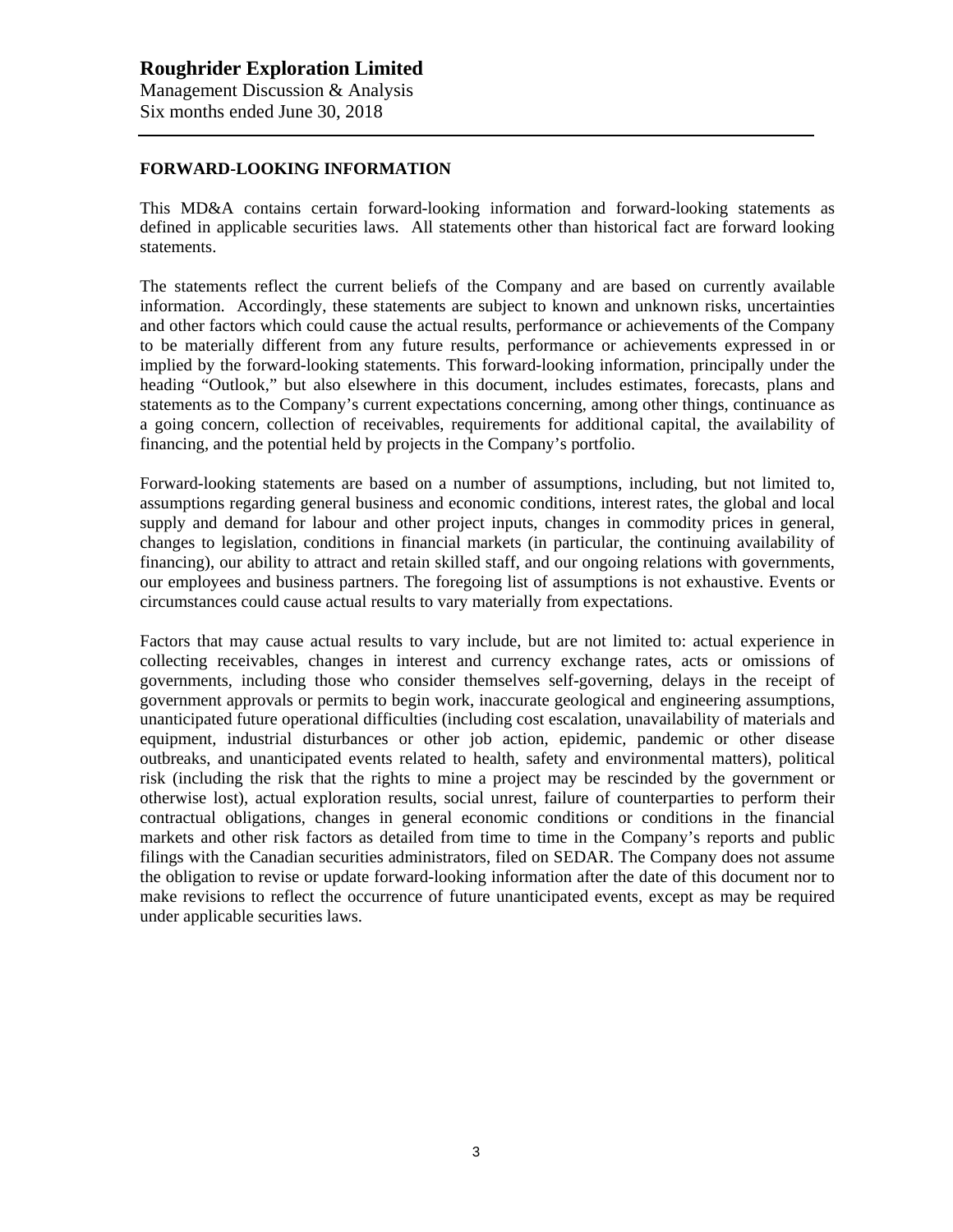### **BUSINESS OF THE COMPANY**

The principal business of the Company is mineral exploration with a primary focus on uranium exploration in the Athabasca Basin region of northern Saskatchewan. The 131,412 hectare (324,728 acre) Genesis uranium project is located northeast of the Athabasca Basin, within the Wollaston-Mudjatk Transition Zone ("WMTZ"). All of Saskatchewan's operating uranium mines occur along the WMTZ where it extends to the southwest under the boundaries of the basin.

In addition to the Genesis uranium project, the Company also has the 3,056-hectare Silver Ace property located five kilometres south of Houston, BC and the 4,016-hectare Sterling property located eight kilometres north of Houston, BC and during the period ended June 30, 2018, the Company acquired by option the right to earn up to an 80% interest in the Brownell Lake base metals property and the Olsen gold property, located near La Ronge, Saskatchewan.

The Company is a reporting issuer in British Columbia, Alberta, and Ontario, and trades on the TSX Venture Exchange under the symbol REL.

Effective July 3, 2018, the Company consolidated its issued and outstanding common shares on the basis of one post-consolidation share for 5 pre-consolidation shares. Unless otherwise stated, all share and per share amounts have been restated retrospectively to reflect this share consolidation.

#### **Mineral Properties**

#### Genesis Property

Roughrider has an agreement with ValOre Metals Corp. (formerly Kivalliq Energy Corp) ("ValOre"), pursuant to which Roughrider may earn up to an 85% interest in ValOre's "Genesis" uranium project (the "Genesis property"). Under the terms of the option agreement, as amended December 22, 2015 (the "Genesis Property Option Agreement"), the Company earned the right to an initial 50% interest in the Genesis property by making cash payments of \$700,000 (\$525,000 cash paid and \$175,000 paid through the issuance of 500,000 shares at a deemed price of \$0.35 per share), incurring exploration expenditures of \$2.1 million (\$2.15 million expended as at December 31, 2017), and issuing 787,932 common shares (issued). A definitive joint venture agreement has not yet been finalized at the date of this MD&A. Roughrider may acquire a further 35% interest (for an aggregate 85% interest) by making additional cash payments of \$700,000 and incurring additional exploration expenditures of \$2,500,000. All remaining cash payments may be made either in cash or in shares, at Roughrider's election.

The Company, in conjunction with ValOre, have reduced the Genesis holding to focus on the key Jurgen, Daniel's Bay, Kingston, Johnston and Melnick areas of interest. Originally comprised of 53 claims totaling 200,677 hectares, the Genesis property currently comprises 15 claims, all in Saskatchewan, totaling 36,757 hectares.

The Genesis property is located northeast of Saskatchewan's Athabasca Basin, within the prospective northeast trending Wollaston-Mudjatk Transition Zone ("WMTZ"). The current claims begin 65 kilometres to the northeast of Cameco Corporation's recently closed Eagle Point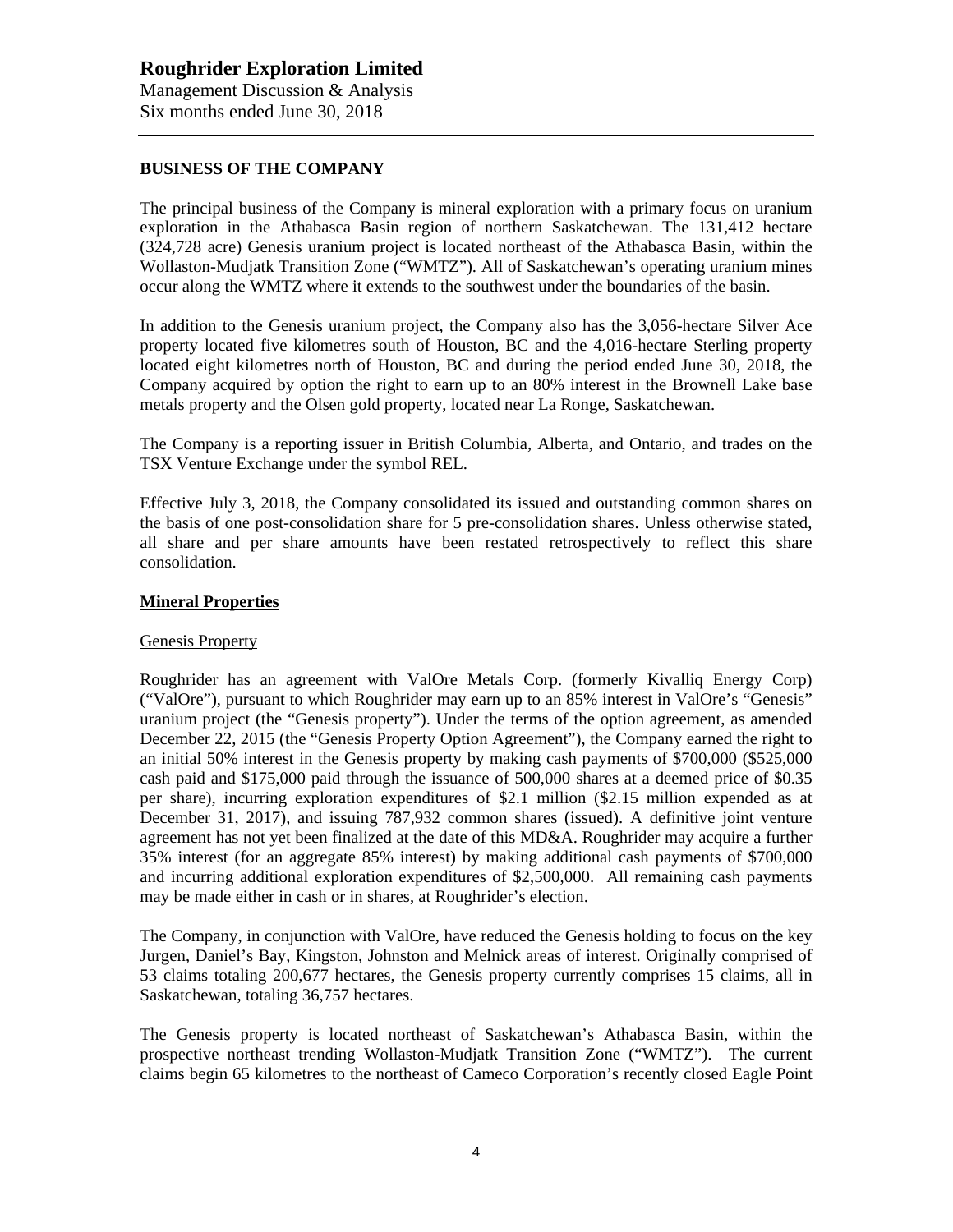uranium mine and extend 90 kilometres northeast to the Manitoba border along the same prospective geological and structural domain.

Until recently, explorers focused on targeting uranium mineralization within the current boundaries of the Athabasca Basin, even though many of the high-grade resources are located within basement rocks lying beneath the rocks of the Athabasca Basin. Recent discoveries at the western boundary of the Basin, such as Fission Uranium Corp.'s RRR deposit and Nexgen Energy Corp's Arrow deposit, are hosted by basement rocks that are clearly outside current basin boundaries. This recent understanding has renewed uranium exploration of areas outside of the Basin that have known uranium showings and favorable structural settings within basement host rocks.

The Genesis property covers regional host rocks known to host uranium mineralization. The project area has previously been explored by Denison Mines Limited, Roughrider Uranium Corp., Triex Minerals Corporation, CanAlaska Uranium Ltd., and the geological surveys of Saskatchewan and Canada. Past exploration in the area included lake sediment and soil geochemical surveys, airborne geophysical surveys, ground geochemical surveys, geological mapping and radiometric assisted prospecting. A compilation by ValOre management of this historic work, which outlined identified 30 uranium showings and several known uraniumbearing boulder trains, helped to outline eight target areas that display multi-variant anomalism including combinations of geophysical conductors, radiometrics and/or existing lake sediment, boulder or outcrop uranium or indicator element geochemical anomalies.

With ValOre as project operator, Roughrider has incorporated a multi-disciplinary approach exploring the Genesis property. A summary of the work completed between 2014 and 2016 at Genesis by Roughrider is provided in the table below:

| Year       | <b>Project Location</b>                                                                                                            | Work                                                                                                 |                                                                                                                                                          |                                                                                                                                                         |  |
|------------|------------------------------------------------------------------------------------------------------------------------------------|------------------------------------------------------------------------------------------------------|----------------------------------------------------------------------------------------------------------------------------------------------------------|---------------------------------------------------------------------------------------------------------------------------------------------------------|--|
| 2014       | Property-wide<br>Jurgen $1 \& 2$ , Daniels<br>Bay, Burrill Bay,<br>Kingston, Johnston,<br>Sava, Gilles, GAP,<br>Waspison, Melnick. | Airborne Geophysics<br>Geology/Prospecting<br>Soil Geochemistry<br>Biogeochemistry<br>Lake sediments | CGG DIGEM EM, Mag, Radiometrics<br>Scintillometer assisted<br>B-horizon soils; Enzyme Leach<br>Un-ashed spruce boughs; ICP-MS<br>Torpedo sampler; ICP-MS | 5,984 Line-km; 8 grids<br>139 Sites; 16 rock samples<br>1,347 soil samples; 28 target areas<br>62 samples; 4 target areas<br>291 samples; property-wide |  |
| Mar. 2015  | Jurgen 1 & Jurgen 2<br>Jurgen 1, Jurgen 2 & Sava                                                                                   | Ground VLF-EM<br>Biogeochemistry                                                                     | SJ Geophysics, VLF-EM<br>Ashed black spruce twig, ICP-MS                                                                                                 | 32 and 37.2 line-km respectively<br>249, 296 and 49 sample respectively                                                                                 |  |
| Dec. 2015  | Jurgen, Daniel's Bay,<br>Kingston-Johnston-GAP,<br>Melnick                                                                         | Inversion analysis;<br>GeoInterp integrated<br>analysis                                              | Condor Consultants Inc.<br>Integrated analysis of geophysical,<br>geological, geochemical data                                                           | 31 target areas outlined total.                                                                                                                         |  |
| Apr. 2016  | Jurgen, Daniel's Bay,<br>Kingston., Johnston,<br>Melnick                                                                           | Airborne geophysics<br>Gravity gradiometry<br>Magnetics                                              | CGG FALCON AGG Survey and<br>magnetics                                                                                                                   | $1,677$ line-km in 5 grids.                                                                                                                             |  |
| Aug. 2016  | Jurgen, Daniel's Bay,<br>Kingston., Johnston,<br>Melnick                                                                           | Integrated analysis of<br>AGG data                                                                   | Condor Consultants Inc; data inversion                                                                                                                   | 20 gravity targets identified (9 at<br>Jurgen $& 7$ at Johnston)                                                                                        |  |
| Sept. 2016 | Jurgen                                                                                                                             | Soil Geochemistry<br>Biogeochemistry<br>Prospecting                                                  | B-horizon soils; Enzyme Leach<br>Ashed black spruce twig, ICP-MS<br>Scintillometer assisted                                                              | 187 soil samples 3 target areas<br>147 samples, 3 target areas<br>2 rock samples                                                                        |  |

|  |  | Genesis Property: Work Completed by Roughrider Exploration Limited 2014-2016 |
|--|--|------------------------------------------------------------------------------|
|  |  |                                                                              |

In September and October 2017, the Company engaged Geotech Ltd. ("Geotech") to perform an airborne Z-Axis Tipper Electromagnetic  $(TZTEM^{TM})$ " and Magnetometer geophysical systems survey of the Jurgen, Johnston-GAP, Kingston and Melnick target areas at the Genesis Project. Final reports were received in January 2018.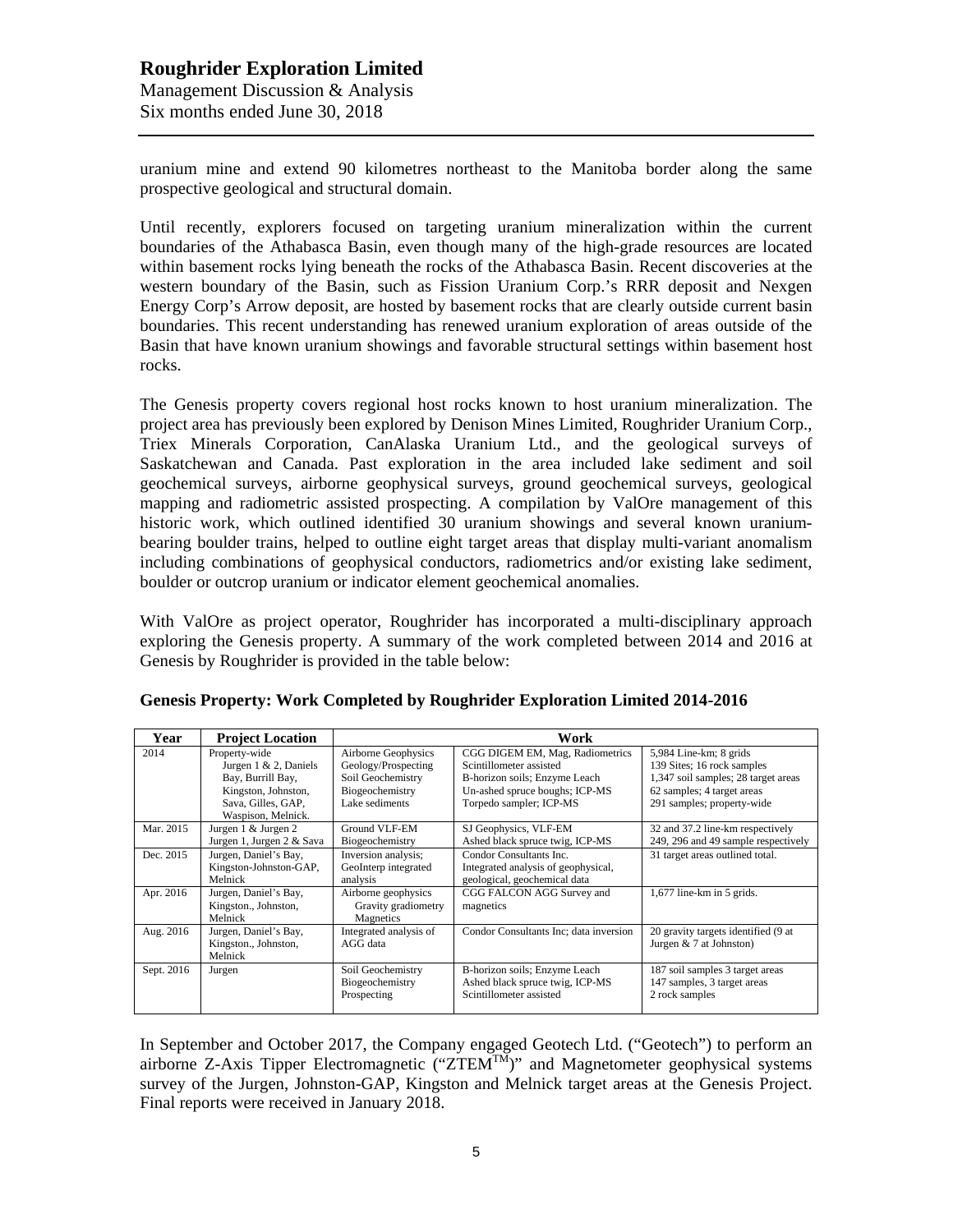The Geotech ZTEM<sup>TM</sup> survey was flown in a northeast to southwest (N  $50^{\circ}$  E azimuth) direction with traverse line spacing of 200 and 250 metres. Tie lines were flown perpendicular to the traverse lines. The nominal EM sensor ground clearance was 81 m in average and the nominal magnetic sensor ground clearance was 96 m. The ZTEM data collected from the three coils are used to obtain the X and Y components of the Tipper (Tzx and Tzy), (Vozoff, 1972) at 6 frequencies of 22, 30, 45, 90, 180, 360 and 720 Hz. The northeast-southwest survey orientation provides the best orientation for sampling suspected smaller, northwest-southeast oriented crossstructures.

The ZTEM system provides resistivity values between 50 Ohm-m and 8,000Ohm-m in 3D crosssectional and 2D planar depth slices for the depth range of 0 to 1,000 metres. In the Genesis survey area, conductive bodies are predicted around 100 Ohm-m or lower, and resistive ones are above 3,000 Ohm-m.



3D ZTEM resistivity inversion voxel model for the Genesis Property areas.

Well defined, generally northeast trending conductors are evident in the survey areas. Resistivity zones are very sharp, especially in the Johnston/GAP area. Significant disruptions are also noted along the trace of some of the conductors, most notably at Jurgen. North trending cross structures are also suggested at Jurgen, Daniel's Bay and Johnston/GAP.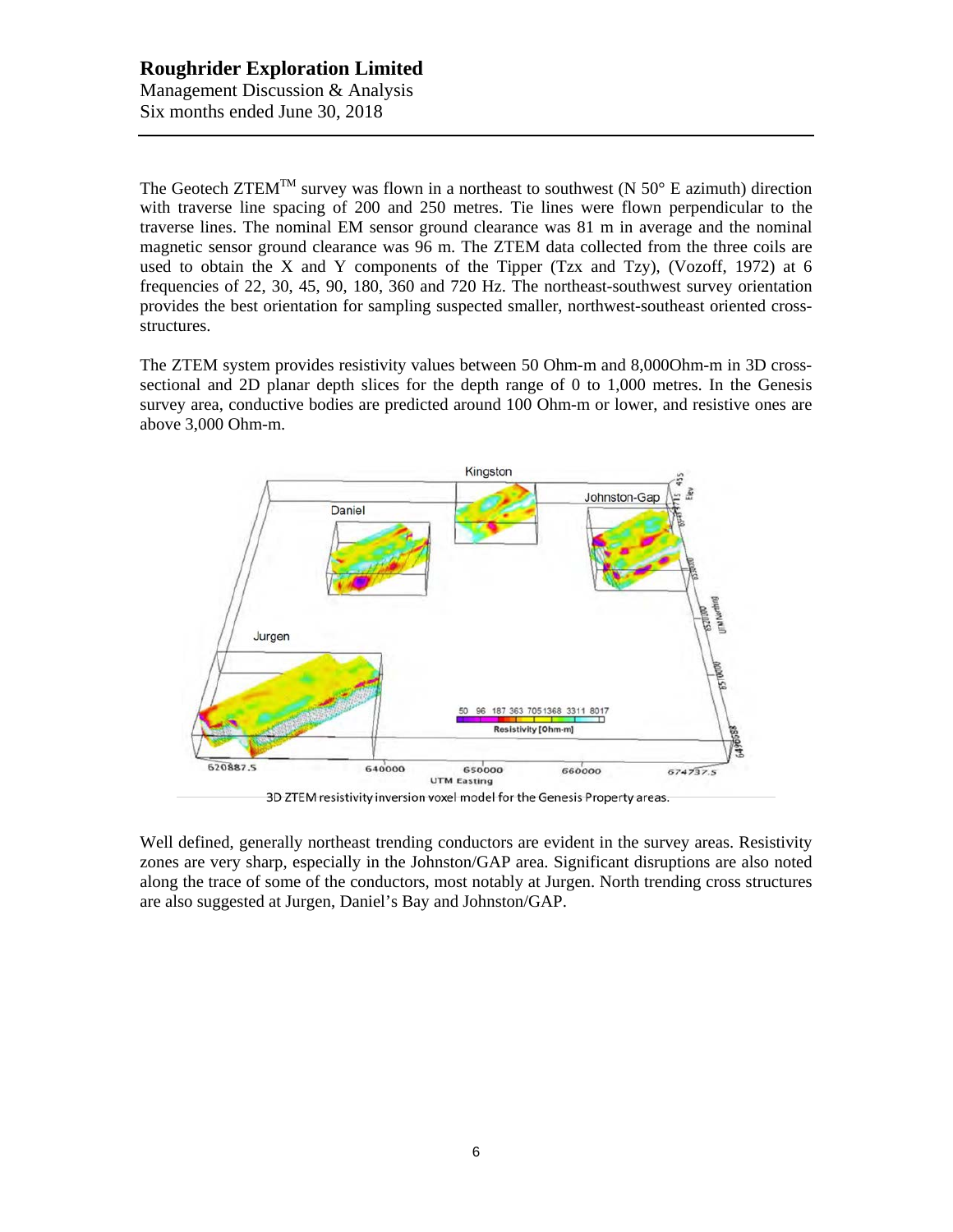Management Discussion & Analysis Six months ended June 30, 2018



A detailed compilation and analysis of the 3D inversion of the ZTEM data, in combination with all previous survey data (DIGEM, FALCON Gravity, magnetics and radiometrics) is required to fully prioritize the drill targets on the property.

#### Iron Butte Gold Property, Nevada

On June 21, 2017, the Company acquired by option the right to earn a 100% interest in the Iron Butte oxide gold-silver property, which hosts a historic resource, located along the western margin of the Battle Mountain-Eureka Gold Trend in Lander County, Nevada. On May 1, 2018, the Company terminated the Iron Butte option agreement and wrote off \$38,537 in related property acquisition costs.

#### Silver Ace and Sterling Silver Properties, British Columbia

On November 16 and 22, 2017, the Company announced that it had acquired, by staking, the 3,056-hectare Silver Ace property located five kilometres south of Houston, BC and the 4,016 hectare Sterling property located eight kilometres north of Houston, BC, respectively.

The Silver Ace and Sterling properties were staked to encompass intrusive rocks of the Late Cretaceous Bulkley and the Eocene Goosly Plutonic Suites. On the Sterling Property, multiple stocks of the Topley, Bulkley and Goosly Plutonic Suites intrude Lower Jurassic Hazelton Group (Telkwa Formation) calc-alkaline volcanic rocks and Upper Jurassic Bowser Lake Group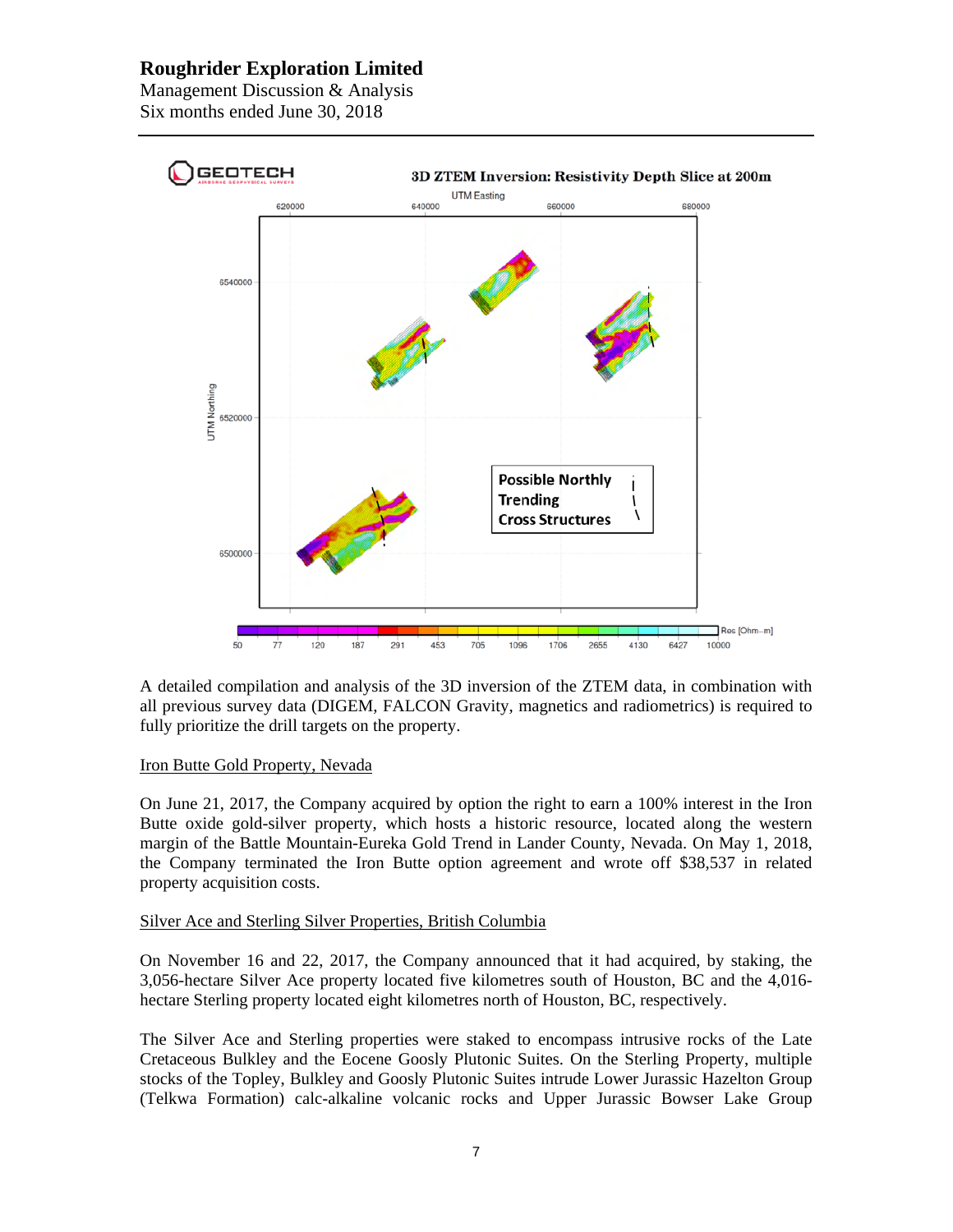Management Discussion & Analysis Six months ended June 30, 2018

sedimentary rocks. At the Silver Ace property, a single stock of the Bulkley Plutonic Suite intrude Hazelton Group volcanic rocks. Regionally, Bulkley and Goosly Plutonic Suite intrusive rocks are associated with copper-silver-gold/molybdenum-silver-gold mineral systems including, respectively, the Silver Queen prospect 45 kilometres to the south, currently held by New Nadia Explorations Ltd., and the former producing Equity Silver mine 40 kilometres to the southeast. Historic reported narrow silver-rich base metal quartz veins are present on the north and east parts of the Sterling property, including:

| <b>Sample</b><br>No.  |             | Ag $(g/t)^*$ | Au $(g/t)^*$ | Cu (%) | $\text{Zn}$ (%) |
|-----------------------|-------------|--------------|--------------|--------|-----------------|
| <b>GWENDA VEIN</b>    |             |              |              |        |                 |
| 802                   | Grab        | 840.7        | 0.75         | 1.01   | 0.25            |
| 804                   | Grab        | 6.9          | 2.88         | n/a    | n/a             |
| <b>CHRISTINA VEIN</b> |             |              |              |        |                 |
| 702                   | Select Grab | 1165.0       | 1.58         | 0.87   | 1.91            |
| 703                   | Grab        | 157.0        | 0.17         | 0.15   | 1.31            |
| 807                   | Select Grab | 287.3        | 0.14         | 0.17   | 0.93            |
| 808                   | Grab        | 155.6        | 0.24         | 0.11   | 3.45            |
| <b>PAOLA VEIN</b>     |             |              |              |        |                 |
| 755                   | Chip/1.2 m  | 89.5         | n/a          | 0.54   | n/a             |

The Silver Ace property partially surrounds the small inlying Beholder claim that covers the Peacock occurrence, an east-west trending, vuggy quartz tetrahedrite vein that reports significant historic results to 5,002 g/t silver and 4,01% copper (Sample 2005-PCB; MinFile 093L-008).

The ground that makes up the Sterling Property was selected based on geological factors that management considers make it prospective for intrusive associated, breccia vein-hosted precious metal deposits, including:

- The historic Joe B polymetallic Ag-Cu-Pb-Zn vein occurrence on east side of the Sterling Property (MinFile 093L 206). The Joe B is described in the 1928 BC Ministry of Mines Annual Report as a north-northwest striking, 22.9 centimetre vein that assayed trace gold, 548.56 g/t silver and 0.7% copper.
- Historic high-grade silver-base metal veins on the north part of the property, including the Christina, Gwenda, Paola and Monica vein showings (Adriatic Resources Corp.; 1984 Assessment Report 13364).

A small work program was undertaken on both properties in December 11 to 16, 2017. A two person crew from SJ Geophysics undertook a GPS-controlled magnetic and Very Low Frequency Electromagnetic (VLF-EM) survey on each of the properties. At the Sterling property, an eastwest oriented, 16-line kilometre survey was completed over the Joe B occurrence, located on the Sterling2 claim. At the Silver Ace property a north-south oriented, 9.6 line-kilometre survey was completed on the Morice 3 claim immediately east of the Peacock occurrence.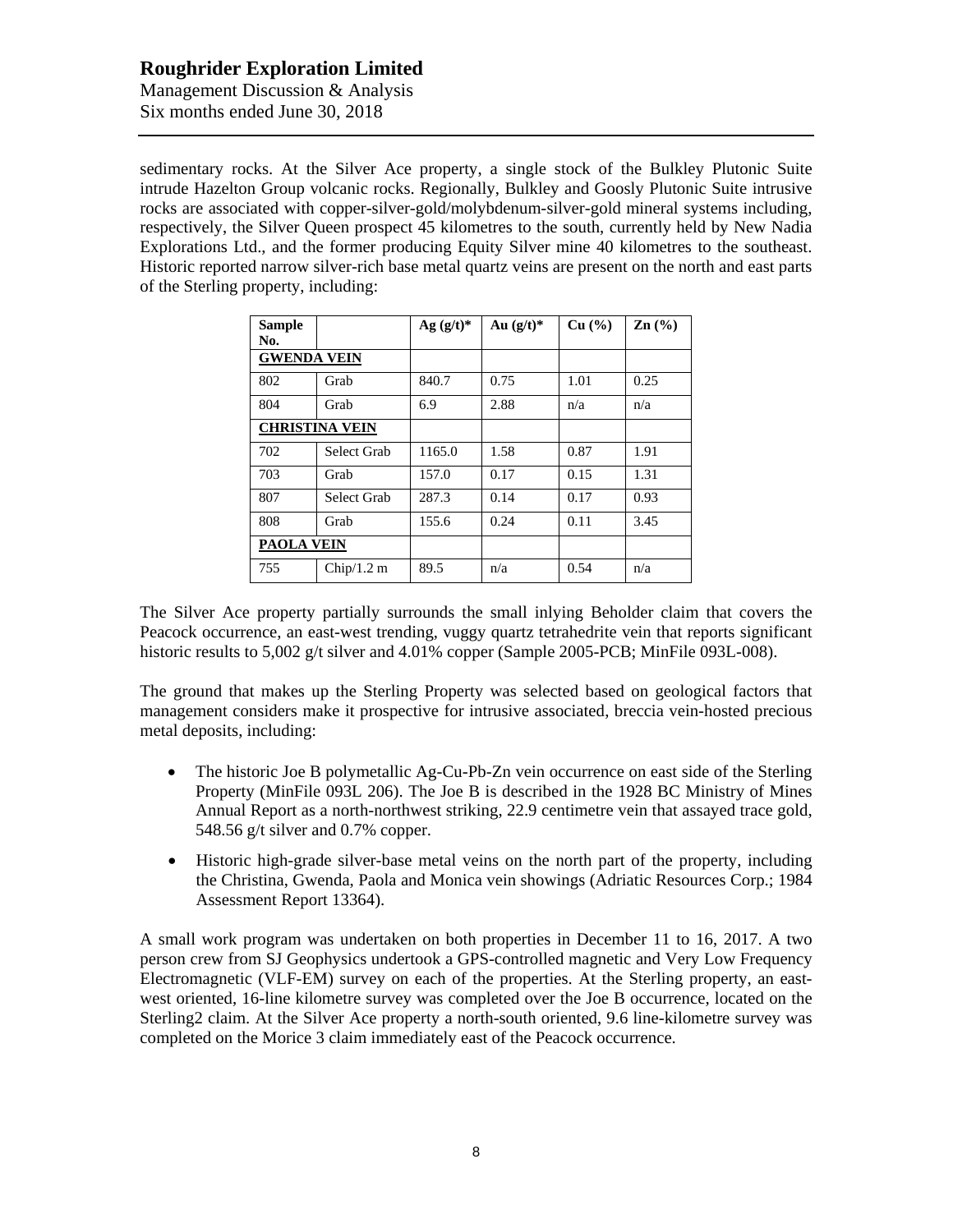Management Discussion & Analysis Six months ended June 30, 2018

Although small surveys from which extrapolation of the results is limited, the results do outline anomaly trends that warrant follow up. At the Joe B grid area, a strong magnetic anomaly (possible dyke) trends northwest through the reported location of the Joe B occurrence that is roughly coincident with a similar oriented VLF-EM conductor. Additional north-south trending conductors also warrant follow up. At the Silver Ace property, two strong coincident linear magnetic and EM conductor features, one on trend with the Peacock vein to the west, require follow up work.



▲ Peacock Vein Occurrence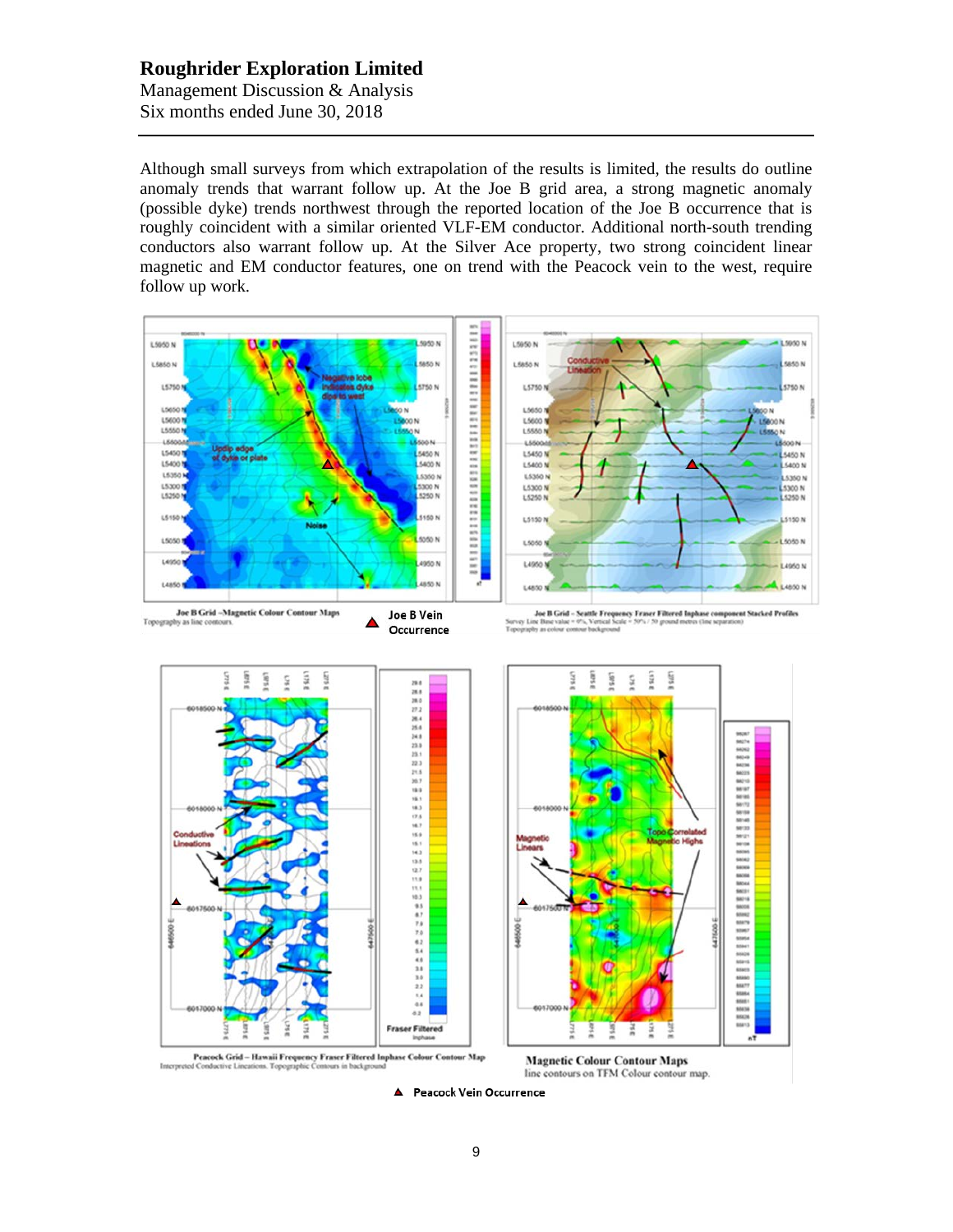### Brownell Base Metals Property, Saskatchewan

The Brownell Lake base metals VMS-polymetallic exploration property is located approximately 120 kilometres east of La Ronge, Saskatchewan. Under the terms of the Brownell Lake Option Agreement, Eagle Plains Resources Ltd. ("Eagle Plains") has granted Roughrider the right to acquire up to an 80% interest in Brownell Lake (subject to a 2% NSR) by making aggregate cash payments of up to \$2,500,000 and incurring exploration expenditures of up to \$7,000,000 over a period of up to four years (details outlined in Roughrider's news release dated June 7, 2018).

The Brownell Lake Project is host to regionally-sheared, highly-strained meta-volcanic rocks which are considered to be prospective for volcanogenic massive sulphide ("VMS") mineralization. Highlight drilling results include 3.35 m of 0.48% Cu, 2.28% Zn, 1.46 g/t Au; 2.2 m of 6% Zn; and 20.5 m of 0.49% Cu. Historic work has delineated a 2600m-long mineralized EM/magnetic anomaly, with an additional 1700m-long magnetic anomaly that remains untested by electromagnetics and diamond drilling. **Results are historical in nature and have not been confirmed by Roughrider, but are considered to be reliable and will form a basis for ongoing work.**

2018 exploration work commenced on June 18, 2018 and consisted of 45 man-days comprising re-logging and sampling of historic drill core, a 15 line-km VLF-EM geophysical survey, soil geochemical sampling, prospecting and geological mapping and sampling. TerraLogic Exploration Services of Cranbrook, BC was contracted to carry out 2018 exploration work.

### Olsen Gold Project, Saskatchewan

The Olsen Gold Project exploration property is located approximately 120 kilometres east of La Ronge, Saskatchewan. Under the terms of the Olson Option Agreement, Eagle Plains has granted Roughrider the right to acquire up to an 80% interest in Olsen (subject to a 2% NSR) by making aggregate cash payments of up to \$2,500,000 and incurring exploration expenditures of up to \$7,000,000 over a period of up to four years (details outlined in Roughrider's news release dated June 7, 2018)

The Olsen project is host to regionally-sheared, highly-strained meta-volcanic rocks which are considered to be prospective for orogenic gold mineralization. The Olsen project area is host to 29 mineral occurrences defined by historical geological mapping, prospecting, trenching, and 4700 m of diamond drilling. Historical drilling has intersected 7.5 m of 2.07  $g/t$  Au including 13.00 g/t Au over 0.65 m and grab samples of up to 105.52 g/t Au. The project is considered to be underexplored, with known gold occurrences open at depth and along strike. **Results are historical in nature and have not been confirmed by Roughrider, but are considered to be reliable and will form a basis for ongoing work.**

Exploration work commenced on the properties on June 18, 2018. The 60 person-days work program consisted of soil geochemical sampling, prospecting, geological mapping and sampling. TerraLogic Exploration Services of Cranbrook, BC was contracted to carry out 2018 exploration work.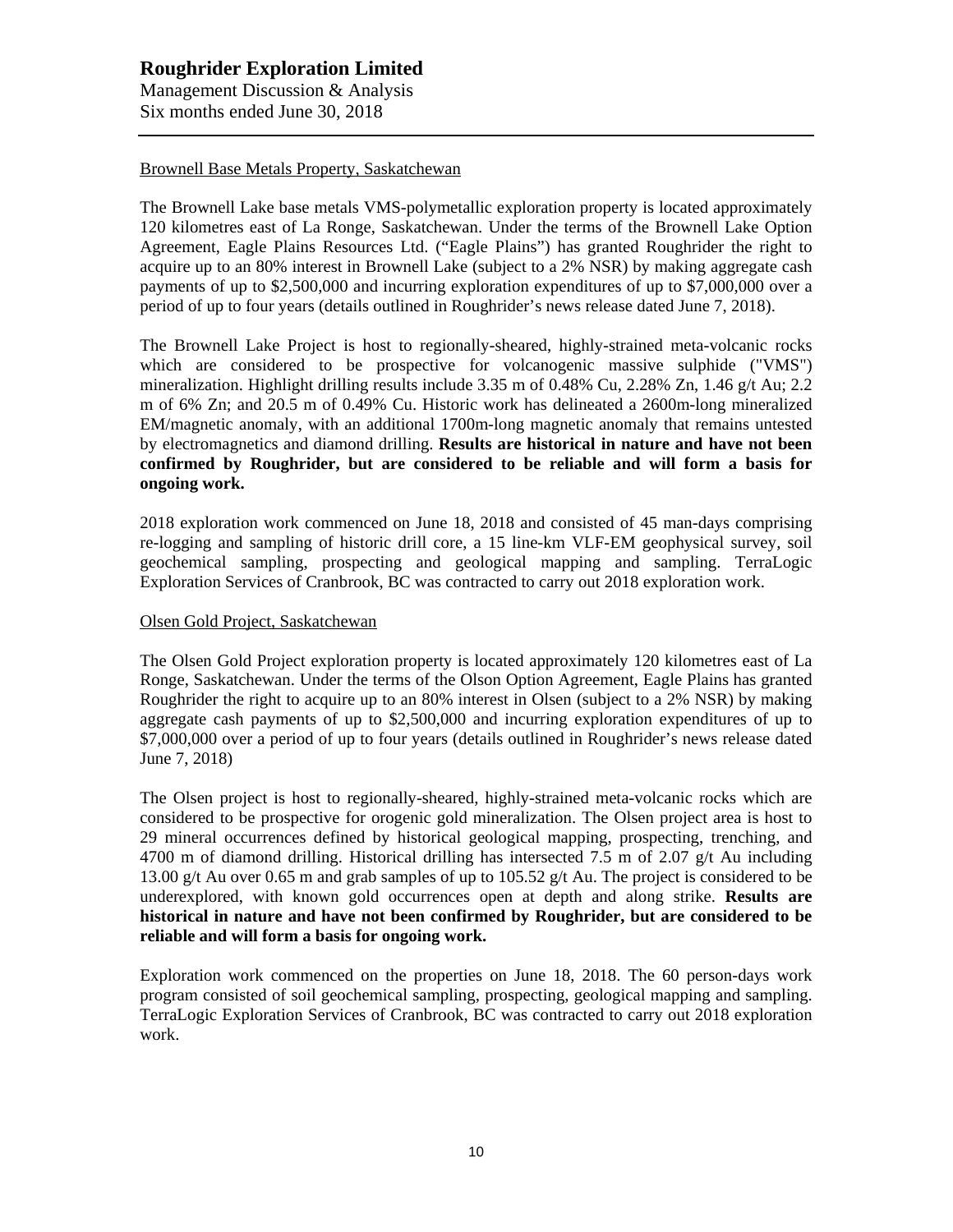## **HIGHLIGHTS FOR THE SIX MONTHS ENDED JUNE 30, 2018 AND SUBSEQUENT PERIOD TO AUGUST 29, 2018**

### **Financial Highlights**

There were no significant financial highlights during the six months ended June 30, 2018.

On August 20, 2018, the Company announced a non-brokered private placement of up to 4,500,000 shares at a price of \$0.10 per share for gross proceeds of up to \$450,000. The private placement is subject to regulatory approval.

#### **Operational Highlights**

On May 1, 2018, the Company terminated the option agreement for the Iron Butte property located in Nevada, USA.

On June 6, 2018, the Company acquired by option the right to earn up to an 80% interest in the Brownell Lake base metals property and the Olsen gold property, located near La Ronge, Saskatchewan. Under each property option agreement, the Company can earn an initial 60% interest by completing a total of \$500,000 in staged cash payments and \$3,000,000 in exploration expenditures by March 31, 2022. The Company can earn an additional 20% interest for additional total cash payments of \$2,000,000 and exploration expenditures of \$4,000,000.

### **OUTLOOK**

As of June 30, 2018, the Company had \$52,428 in cash (December 31, 2017 - \$294,710), and a working capital deficit<sup>[1](#page-10-0)</sup> of \$200,830 (December 31, 2017 - \$18,434).

The current objectives of the Company are to continue exploring the Genesis uranium project with a view to fully earning the 85% interest under the option agreement, to explore its Silver Ace and Sterling properties, and to explore the Brownell Lake and Olsen properties with a view to earning an initial 60% interest under the option agreements; however these objectives will require raising additional capital.

The Company's ability to continue as a going concern is dependent upon a number of factors – principally on the Company's ability to create positive cash flow in the short term either by obtaining the necessary financing to undertake additional exploration and development of its mineral property interests, by creating one or more additional joint venture agreements with partners in order to achieve the foregoing, or by selling one or more mineral property interests. The Company no longer has sufficient cash to meet its existing obligations, and is deferring payments to management in order to continue operations.

<span id="page-10-0"></span><sup>&</sup>lt;sup>1</sup> Working capital is a non-GAAP-measure is defined as current assets net of current liabilities.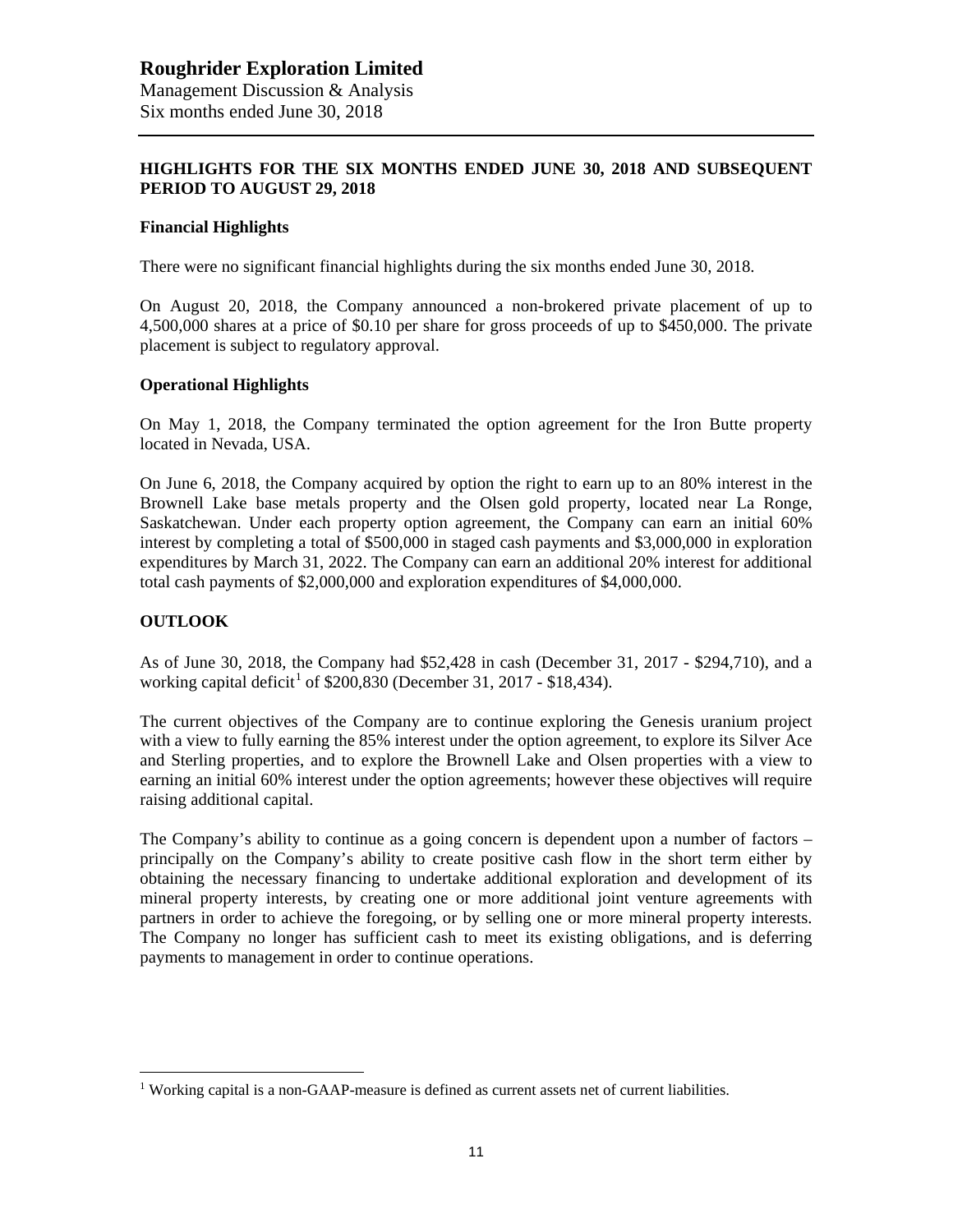### **DISCUSSION OF OPERATIONS AND FINANCIAL CONDITION**

#### *Selected Annual Information*

The following summary of the Company's selected annual information has been prepared in accordance with IFRS.

|                                  | 2017      | December 31, December 31, December 31,<br>2016 | 2015      |
|----------------------------------|-----------|------------------------------------------------|-----------|
| Loss and Comprehensive Loss      | 712,681   | 530,171                                        | 616,010   |
| Basic and Diluted Loss per Share | (0.02)    | (0.02)                                         | (0.03)    |
| <b>Total Assets</b>              | 1,699,574 | 1,716,798                                      | 1,434,707 |

*Summary of Quarterly Results*

| Quarter ended      | Revenues<br>\$ | Net Loss<br>S | <b>Basic and Diluted</b><br>Loss per Share<br>S |
|--------------------|----------------|---------------|-------------------------------------------------|
| June 30, 2018      | 14,286         | (101, 139)    | (0.01)                                          |
| March 31, 2018     | Nil            | (119,794)     | (0.02)                                          |
| December 31, 2017  | Nil            | (359,996)     | (0.05)                                          |
| September 30, 2017 | Nil            | (78, 265)     | (0.01)                                          |
| June 30, 2017      | Nil.           | (165, 571)    | (0.02)                                          |
| March 31, 2017     | Nil            | (108, 849)    | (0.01)                                          |
| December 31, 2016  | Nil.           | (174, 928)    | (0.03)                                          |
| September 30, 2016 | Nil            | (112, 193)    | (0.02)                                          |

In 2016, 2017 and 2018 to date, the Company has focused on minimizing costs, while performing data analysis, limited fieldwork, and other projects during the period to advance exploration in a few specific areas.

### *Three months ended June 30, 2018*

The loss for the quarter ended June 30, 2018 (" $Q2-18$ ") reflects the cost of the Company's base expenditures. Quarterly expenditures decreased from \$165,571 in Q2-17 to \$115,425 in Q2-18 primarily as a result of the write off of Sabin property acquisition costs of \$18,821 in the prior period, decreases in marketing, salaries and personnel costs, filing fees and professional fees in relation to reduced corporate activity in the current period, offset by an increase in exploration expenses incurred on the Brownell Lake and Olsen properties in the current period. In Q2-18, the Company also recognized \$10,045 (2017 - \$398) in flow-through premium liability in relation to qualifying flow-through expenditures in the period and \$14,286 (2017 - \$nil) in consulting fee revenues.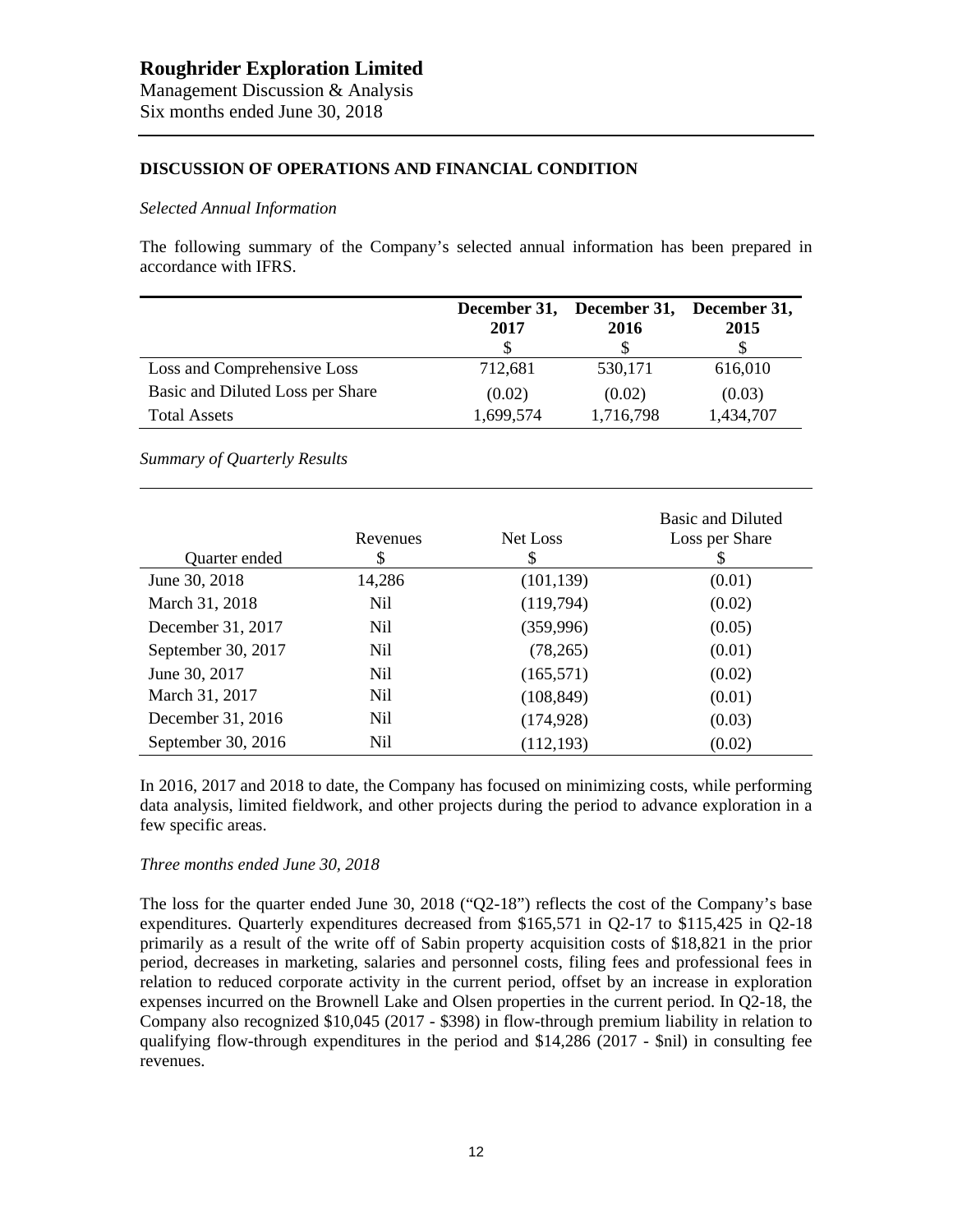Management Discussion & Analysis Six months ended June 30, 2018

### *Six months ended June 30, 2018*

The loss for the six-month period ended June 30, 2018 ("H1-18") reflects the cost of the Company's base expenditures. Quarterly expenditures decreased from \$274,420 in H1-17 to \$235,219 in Q1-18 primarily as a result of the write off of Sabin property acquisition costs of \$18,821 in the prior period, decreases in marketing, salaries and personnel costs, filing fees and professional fees in relation to reduced corporate activity in the current period, offset by an increase in exploration expenses incurred on the Brownell Lake and Olsen properties in the current period. In H1-18, the Company also recognized \$10,413 (2017 - \$2,415) in flow-through premium liability in relation to qualifying flow-through expenditures in the period and \$14,286 (2017 - \$nil) in consulting fee revenues.

### *Capital Purchases*

There were no capital purchases on the period ended June 30, 2018

## *Exploration Costs Incurred*

The Company incurred the following exploration expenditures during the six months ended June 30, 2018 and 2017:

|                                      |   | 2018   | 2017   |
|--------------------------------------|---|--------|--------|
|                                      |   |        |        |
| Genesis, Saskatchewan, Canada        | S | 3.999  | 8,180  |
| Iron Butte, Nevada, USA              |   |        | 6,312  |
| Brownell Lake, Saskatchewan, Canada  |   | 52,720 |        |
| Olsen, Saskatchewan, Canada          |   | 7,548  |        |
| Silver Ace, British Columbia, Canada |   | 1,104  |        |
| Sterling, British Columbia, Canada   |   | 1,104  |        |
| Total                                |   | 66,475 | 14.492 |

## *Liquidity, Capital Resources and Cash Flow Analysis*

The Company's primary source of funding has been from the issuance of common shares. Management is concerned about the Company's ability to raise additional funds amid the low uranium price, and the prevailing investment climate of risk aversion, particularly toward mining projects.

As at June 30, 2018, the Company's capital stock was \$4,792,713 representing 9,416,551 issued and outstanding common shares without par value (December 31, 2017 - \$4,792,713 representing 9,416,551 issued and outstanding common shares without par value). Other equity reserves, which resulted from share-based payments and agent warrant issuances totaled \$518,306 (December 31, 2017 - \$518,306). The deficit was \$4,165,859 at June 30, 2018 (December 31, 2017 - \$3,944,926). Accordingly, net assets were \$1,145,160 at June 30, 2018 (December 31, 2017 - \$1,366,093).

The Company had 480,000 outstanding stock options as at June 30, 2018 (December 31, 2017 – 480,000).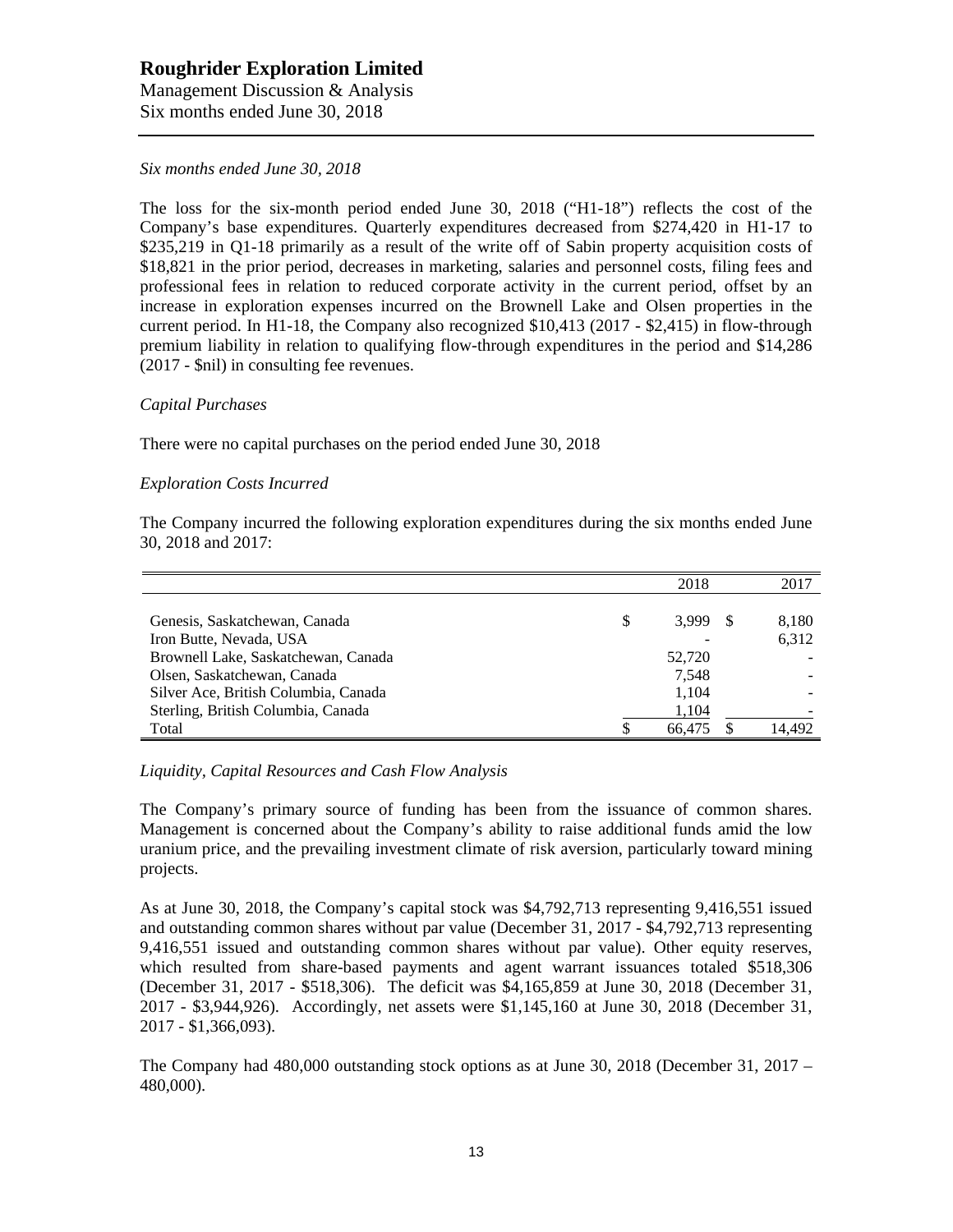## **Roughrider Exploration Limited** Management Discussion & Analysis Six months ended June 30, 2018

The Company's minimum capital requirement for its resource properties for the upcoming fiscal year will be \$315,000. In addition, the Company's general and administrative expenses, excluding any share-based payments, will be approximately \$400,000.

## *Financial Instruments*

The Company's financial instruments consist of cash and cash equivalents, receivables, and accounts payable and accrued liabilities. It is management's opinion that the Company is not exposed to significant interest, currency or credit risk arising from the financial instruments. Credit risk is managed for cash by having a major Canadian bank hold the funds in a chequing account. Credit risk is managed for significant receivables by seeking prompt payment, monitoring the age of receivables, and making follow up inquiries when receivables are not paid in a timely manner. Currency risk is negligible as all funds and payables are denominated in Canadian dollars. The Company does not engage in any hedging activities. Further discussion of these risks is available in the condensed interim financial statements for the six months ended June 30, 2018.

## **ADDITIONAL DISCLOSURE FOR VENTURE ISSUERS WITHOUT SIGNIFICANT REVENUE**

Significant components of general and administrative expenses are shown separately on the *Condensed Interim Statements of Loss and Comprehensive Loss,* also part of the condensed interim financial statements for the six months ended June 30, 2018.

## **RISK FACTORS**

### *Macroeconomic Risk*

Impairments and write-downs of major mining projects have led to a significant reduction in "risk appetite" with respect to funding investment into exploration companies. As a result, the ability for exploration companies to access capital through private placements has been significantly diminished. The long-term result of lower risk appetite is that projects take longer to develop or may not be developed at all.

### *Political Policy Risk*

Despite the recent moderation in the gold price, the previously record-high gold prices encouraged numerous governments around the world to look at ways to secure additional benefits from the mining industry across all commodity types, an approach recognized as "Resource Nationalism." Mechanisms used or proposed by governments have included increases to royalty rates, corporate tax rates, implementation of "windfall" or "super taxes," and carried or freecarried interests to the benefit of the state. Extreme cases in Venezuela and Argentina have resulted in the nationalization of active mining interests. Such changes are viewed negatively in the investment community and can lead to share price erosion, and difficulty in accessing capital to advance projects.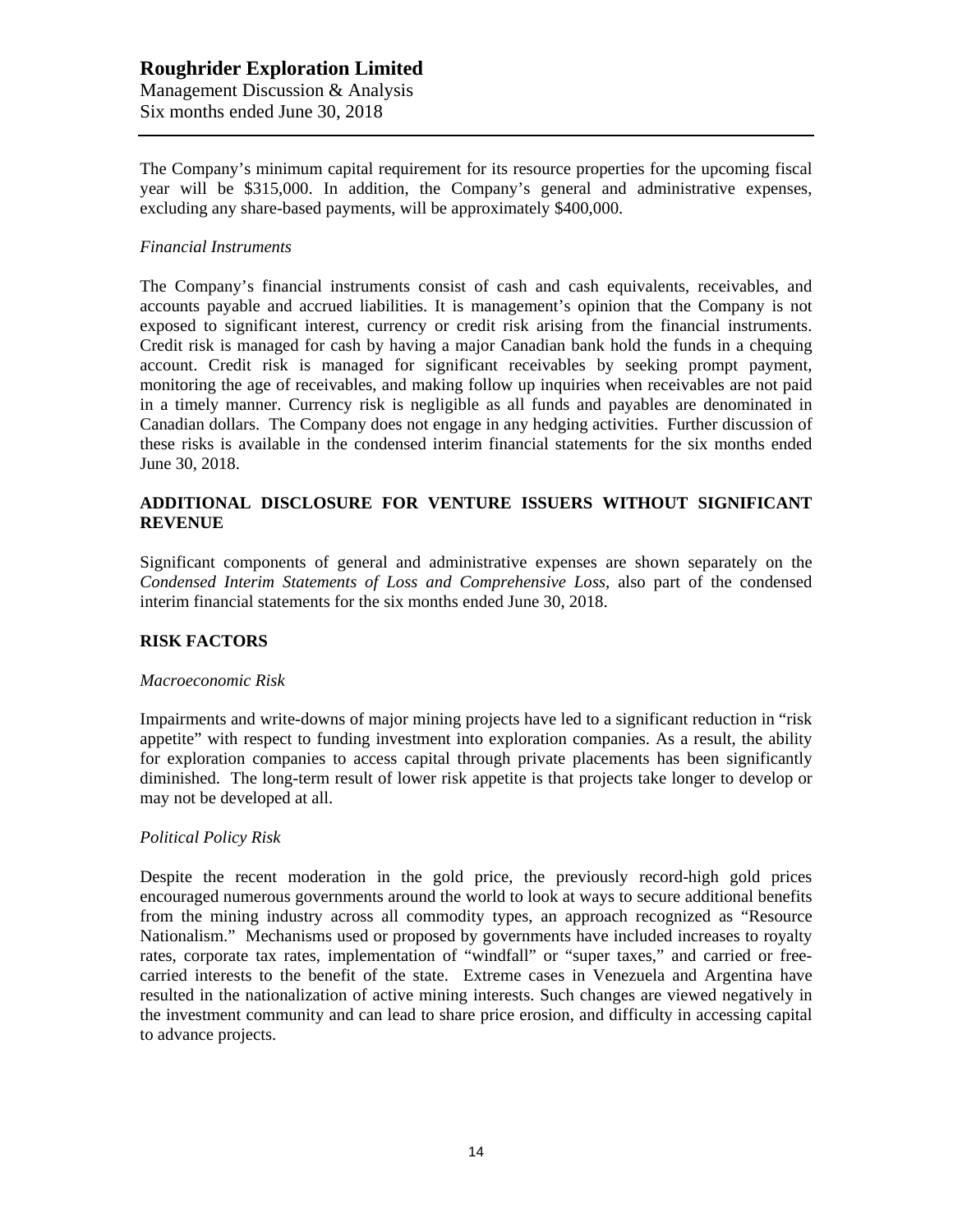## *Exploration Risk*

Mineral exploration and development involve a high degree of risk and few projects are ultimately developed into producing mines. There is no assurance that the Company's selected Qualifying Transaction will demonstrate exploration results sufficient to result in the definition of a body of commercial ore. Whether an ore body will be commercially viable depends on a number of factors including the particular attributes of the deposit such as size, grade and proximity to infrastructure, as well as mineral prices and government regulations, including environmental regulations.

### *Financial Capability and Additional Financing*

The Company has limited financial resources, has no source of operating income and has no assurance that additional funding will be available to it. It is anticipated that further exploration and development of the projects will be financed in whole or in part by the issuance of additional securities by the Company. Although the Company has been successful in the recent past in financing its initial activities through the issuance of equity securities, there can be no assurance that it will be able to obtain sufficient financing in the future to execute its business plan, particularly with ongoing uncertainty in the global financial markets, and the prevailing investment climate of risk aversion particularly in the resource sector. A discussion of risk factors particular to financial instruments is presented in the audited financial statements for the year ended December 31, 2017.

The Company has not commenced commercial mining operations and has no assets other than cash and cash equivalents, modest receivables and a small amount of prepaid expenses. The Company has no history of earnings, and is not expected to generate earnings or pay dividends until the company's exploration project is sold or taken into production.

### *Commodity Prices*

The mineral industry varies with the price of metals. The prices of uranium, gold and other commodities have fluctuated widely in recent years and are affected by factors beyond the control of the Company including, but not limited to, international economic and political trends, currency exchange fluctuations, economic inflation and expectations for the level of economic inflation in the consuming economies, interest rates, global and local economic health and trends, speculative activities and changes in the supply of commodities due to significant (often sovereign or national) purchases and divestitures, new mine developments, mine closures as well as advances in various production and use technologies of commodities. All of these factors will impact the viability of the Company's exploration projects in ways that are impossible to predict with certainty.

#### *Uranium Market*

Since uranium is used both as a fuel for power generation and as a weapon, its price is subject to unique forces in addition to the typical supply / demand tension impacting all commodities. These unique forces include the level of strategic government stockpiling or disposition, the level of effort being expended to cap the number of nuclear-armed states in the world, the public perception of the relative safety of nuclear power generation, and related government and international regulation. While these unique forces appear to have acted together in recent years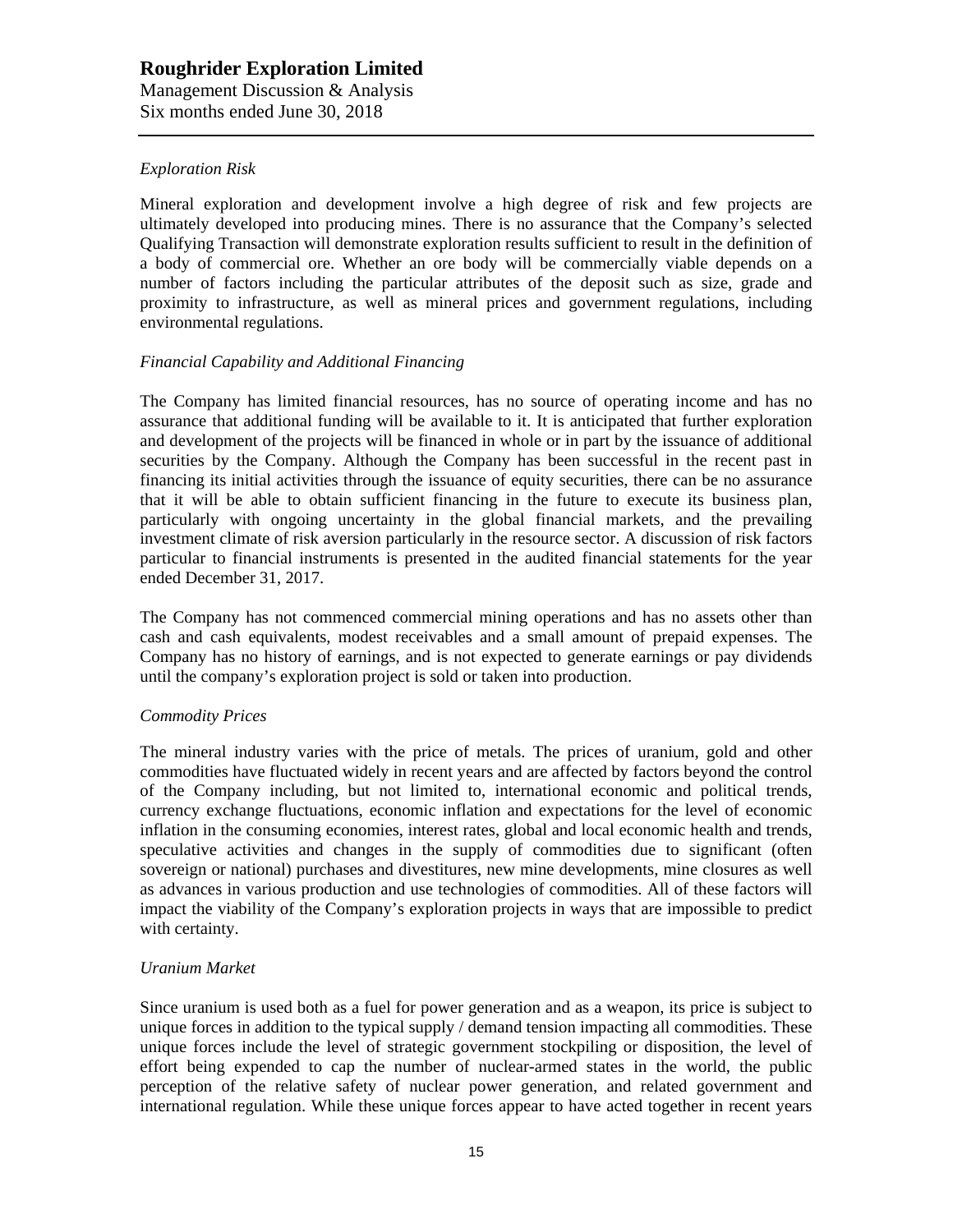to suppress the spot price of uranium, this risk may become an opportunity if those forces subside and the spot price of uranium continues to rise.

#### *Environment*

Both the exploration and any production phases of the Company's future operations will be subject to environmental protection regulations in the jurisdictions in which it operates. Globally, environmental legislation is evolving towards stricter standards and enforcement, more stringent environmental impact assessments of new mining projects and increasing liability exposure for companies and their directors and officers. There is no assurance that future environmental regulations will not adversely affect the Company or its future operations.

#### *Human Health*

The Company seeks to provide its employees with a safe and healthy workplace. The impact of highly contagious diseases, including the impact of a real or threatened pandemic, can be substantial both to individuals, and organizations. In the event of a disease outbreak, the Company may have to curtail or suspend operations for a period of time. Reduced operations could have varying impact on the Company, depending on the timing and duration of the incident and on other ancillary factors.

#### *Financial Instrument Risk*

As a result of its use of financial instruments, the Company is subject to credit risk, interest rate risk, currency risk, liquidity risk and other price risk. These risks are considered to be small. These risks are discussed comprehensively in the condensed interim financial statements for the period ended June 30, 2018.

#### *Liquidity of Common Shares*

There can be no assurance that an active and liquid market for the Company's common shares will develop or continue to exist, and an investor may find it difficult to resell its common shares. In addition, trading in the common shares of the Company may be halted at other times for other reasons, including for failure by the Company to submit documents to the Exchange in the time periods required.

### **PROPOSED TRANSACTIONS**

Other than the aforementioned private placement announced on August 20, 2018, there are no proposed transactions as at June 30, 2018 and to the date of this MD&A.

### **RECENT ACCOUNTING PRONOUNCEMENTS**

#### **Adoption of New Standards and Interpretations**

The Company has not made any changes to its significant accounting policies, as described within Note 2 of its annual audited financial statements for the year ended December 31, 2017,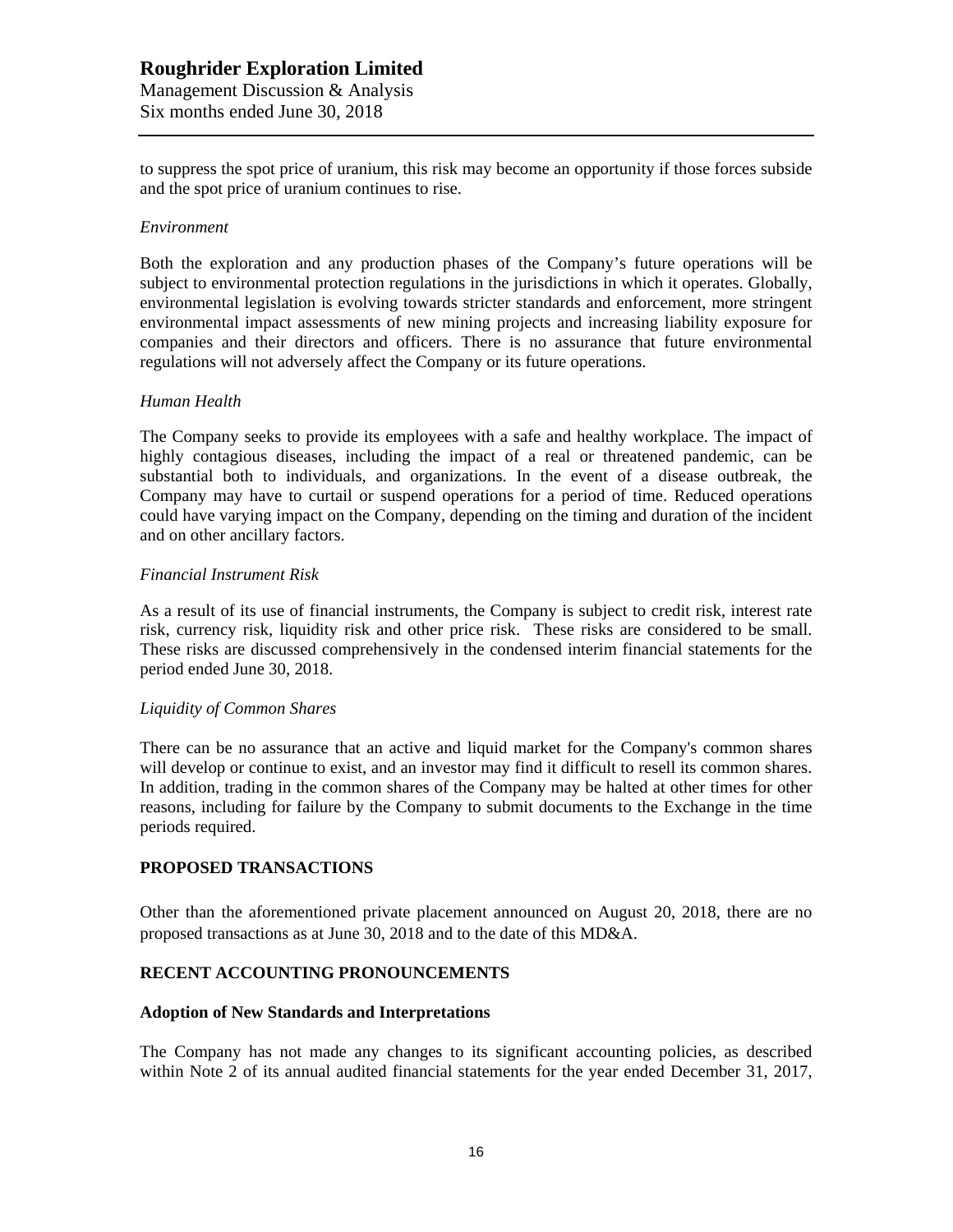except as noted below. Certain requirements were issued by the IASB that are mandatory for annual years beginning on or after January 1, 2018, as follows:

*IFRS 9, Financial Instruments* ("IFRS 9") replaces *IAS 39, Financial Instruments: Recognition and Measurement* ("IAS 39") and introduces the new requirements for the classification, measurement and de-recognition of financial assets and financial liabilities. Specifically, IFRS 9 requires all recognized financial assets that are within the scope of IAS 39 to be subsequently measured at amortized cost or fair value. The amendment also introduces a third measurement category for financial assets: fair value through other comprehensive income, and includes a single, forward-looking 'expected loss' impairment model.

Please refer to note 3(b) of the condensed interim financial statements for the six months ended June 30, 2018 for detailed information on the adoption of IFRS 9.

#### **Upcoming Changes in Accounting Standards**

The following changes to standards are effective as follows:

For the Company's year ended December 31, 2019:

*IFRS 16, Leases:* This new standard eliminates the classification of leases as either operating leases or finance leases and introduces a single lessee accounting model which requires the lessee to recognize assets and liabilities for all leases with a term of longer than 12 months.

The Company has no leases as at June 30, 2018, therefore the Company believes that IFRS 16 will not have a material impact on the Company's financial statements.

### **OFF-BALANCE SHEET ARRANGEMENTS**

The Company is not a party to any off-balance sheet arrangements that have, or are reasonably likely to have, a current or future material effect on the Company's financial condition, changes in financial condition, revenues, expenses, results of operations, liquidity, capital expenditures or capital resources.

### **TRANSACTIONS WITH RELATED PARTIES**

#### **Key management personnel:**

Key management personnel are those persons that have the authority and responsibility for planning, directing and controlling the activities of the Company, directly or indirectly. Key management includes executive and non-executive members of the Company's Board of Directors, the CEO, CFO, and a vice president. During the period ended June 30, 2018, the CEO and a vice president of the Company were paid compensation of \$77,500 (2017 - \$107,500) which is included in salaries, marketing and exploration expenses; non-executive members of the Company's Board of Directors received no cash compensation or stock options.